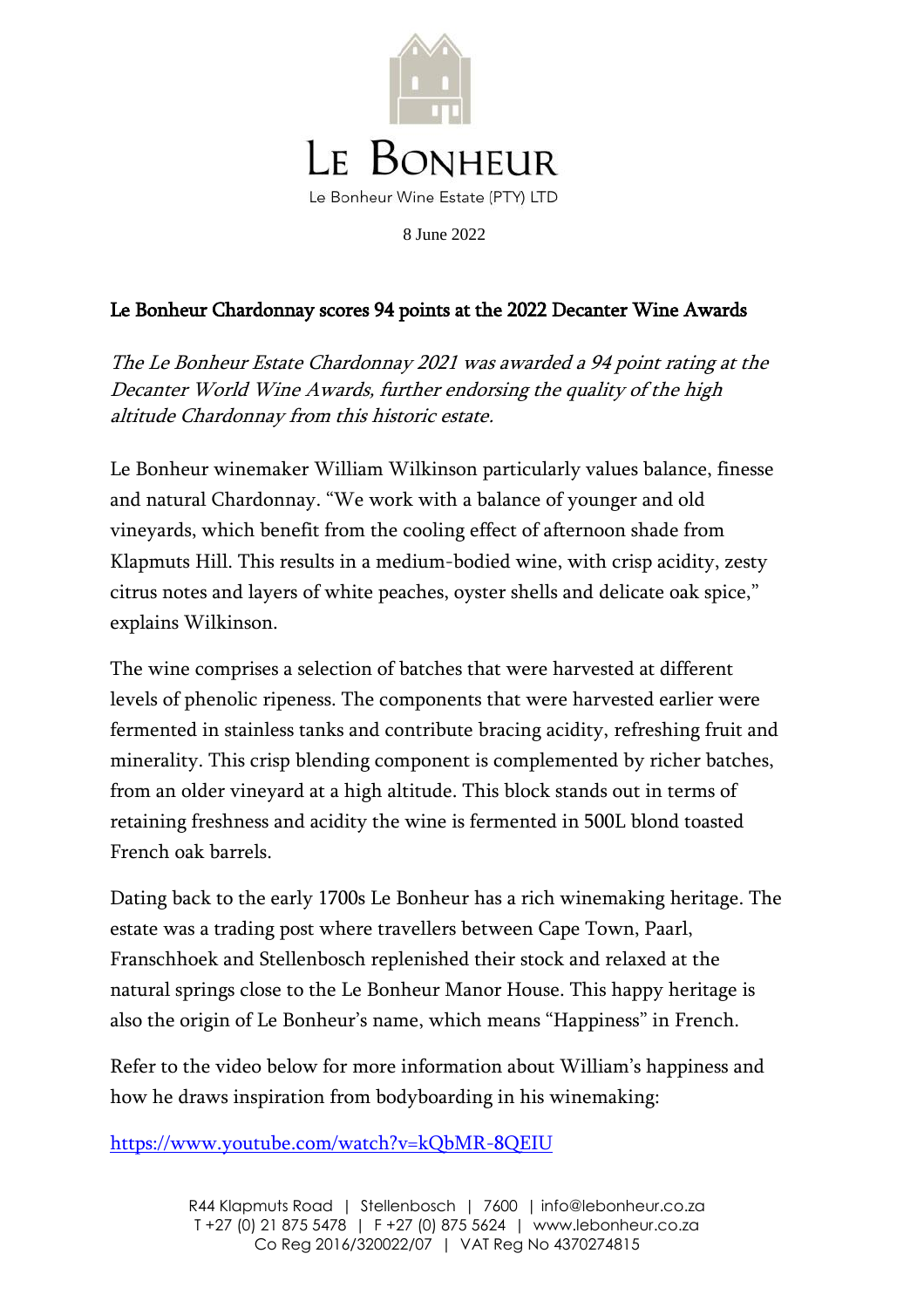



*Le Bonheur winemaker, William Wilkinson, at the Estate's maturation cellar.*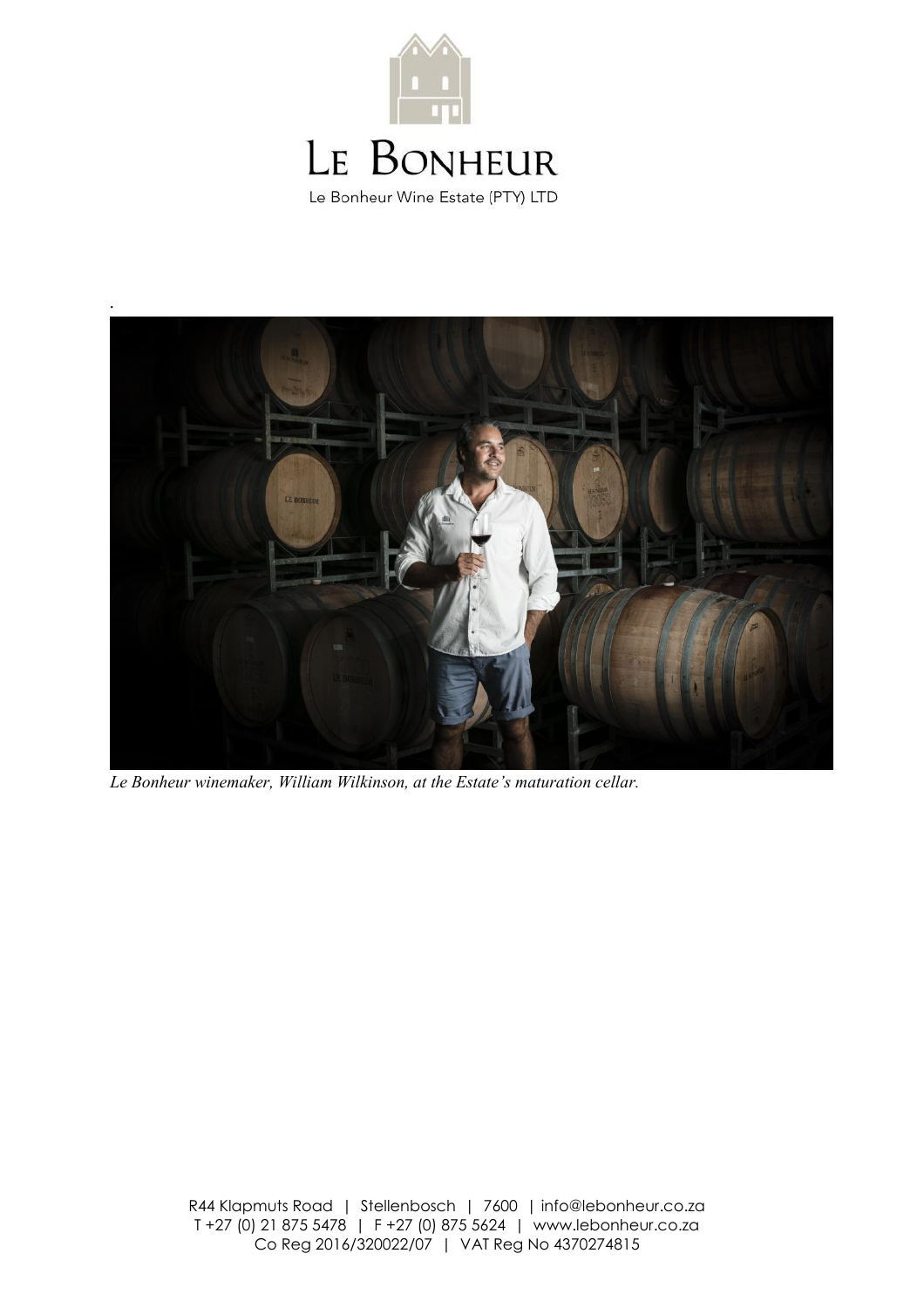





*Altitude plays an important role in Le Bonheur's terroir. With vineyards planted up to 450m above sea level, Le Bonheur has some of the highest sites in Stellenbosch.*

> R44 Klapmuts Road | Stellenbosch | 7600 | info@lebonheur.co.za T +27 (0) 21 875 5478 | F +27 (0) 875 5624 | www.lebonheur.co.za Co Reg 2016/320022/07 | VAT Reg No 4370274815